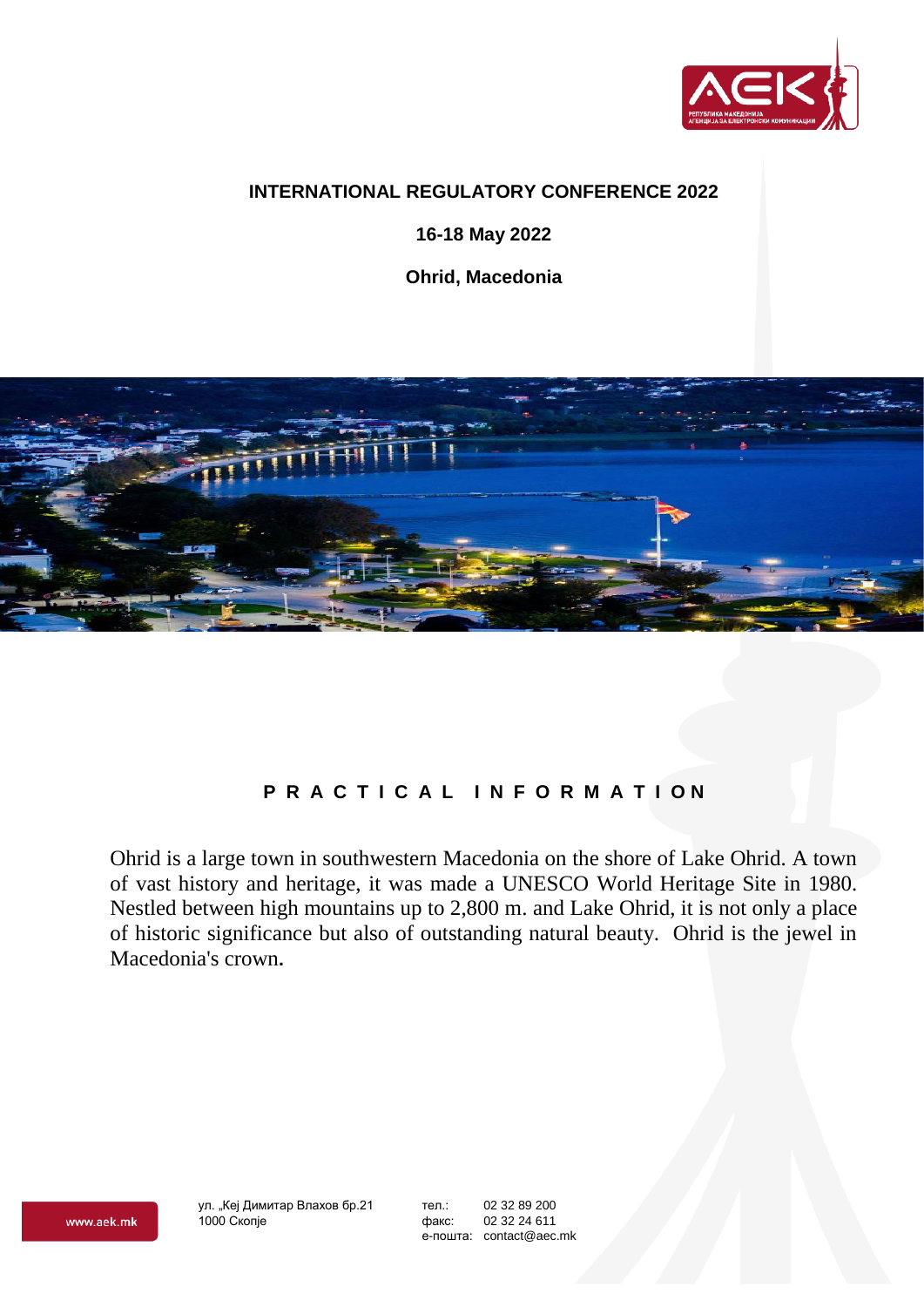

### **1. Online registration**

**You can make online Registration at the AEC website using the following link: <https://aek.mk/irc2022/>**

## **2. Conference venue**



Metropol Lake Resort and Hotel Belvi - Ohrid Tel: +389 46 203001 Address: Settlment Konjsko B.B. Fax: +389 46 277212 6000 Ohrid

Macedonia <http://www.metropol-ohrid.com.mk/>

# **3. How to reach meeting venue**

The airport in Skopje is ALEXANDER THE GREAT AIRPORT. Аt the airport you can find a taxi company that will bring you to the Hotel Metropol, or get a renta-car.

### **The airopot in Ohrid is St. Apostol Pavle.**

Аt the airport you can find a taxi company that will bring you to the Hotel Metropol.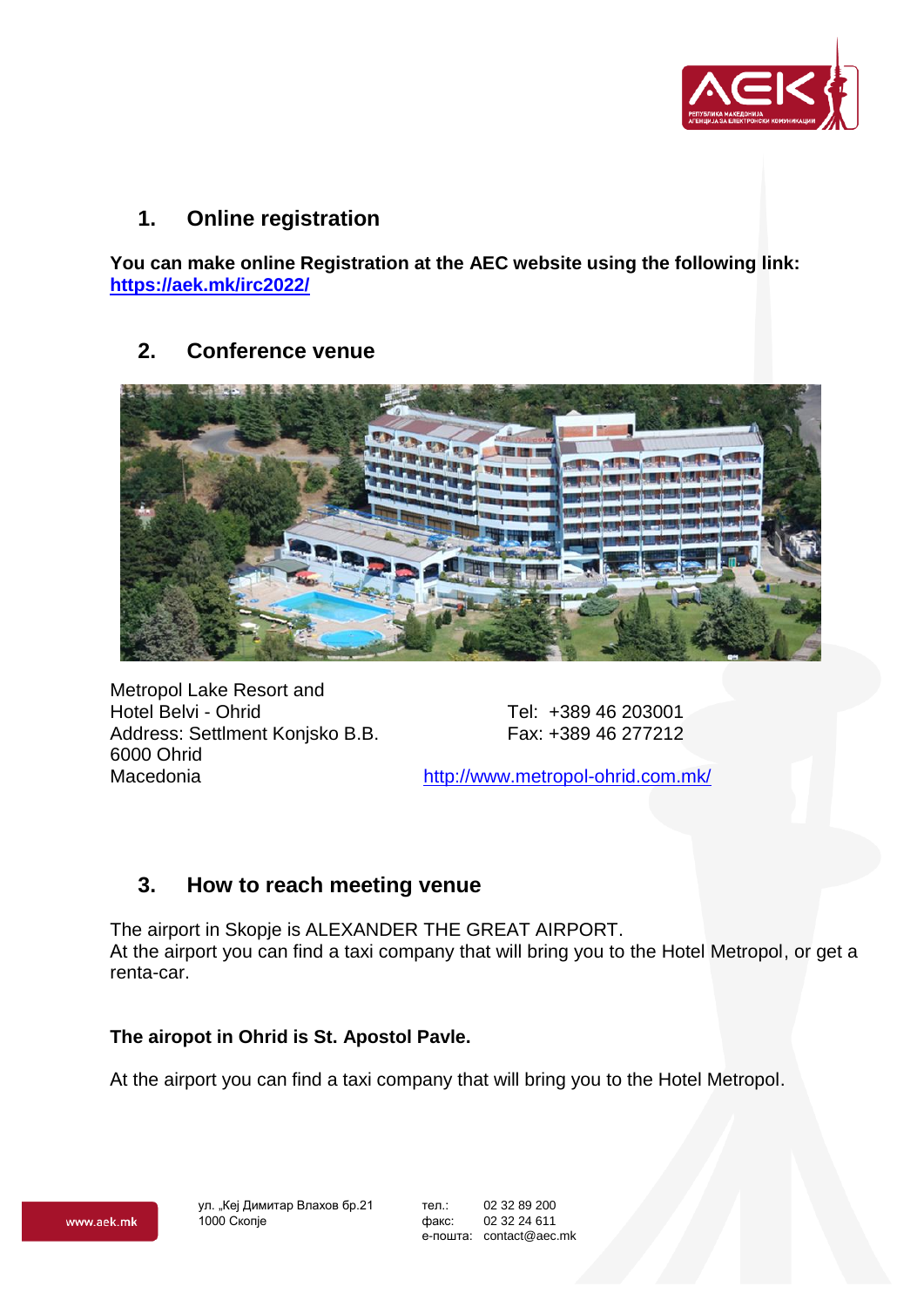

### **Those travelling by car:**

Address: Hotels Metropol and Belvi Settlment Konjsko B.B. Ohrid/Macedonia

4. Contact Person:

### **Contact persons from the Agency for Electronic Communications:**

#### **Ms. Dragica Lepavcova**

Head of International Relations Agency for Electronic Communications Address: Kay Dimitar Vlahov no. 21 1000 Skopje Republic of Macedonia Mob: +389 70 239 560

Email: [Dragica.lepavcova@aec.mk](mailto:Dragica.lepavcova@aec.mk)

### 5. Accommodation

Please complete the Hotel reservation form and send it to the contact person from the Agency for Electronic Communications and to the Hotel Bellevue

The reservation form you can find on our web site: [www.aec.mk](http://www.aec.mk/) , and send to [Dragica.lepavcova@aec.mk](mailto:Dragica.lepavcova@aec.mk) and to the hotel [sales@metropol-ohrid.com.mk](mailto:sales@metropol-ohrid.com.mk)

The price is guaranteed if you confirm the reservation by 15.05.2022. The payment may be performed by Credit Card, in cash or by bank transfer in advance (with proforma invoice).

The costs for lunches, dinners and coffee breaks during the Conference will be covered by the Agency for Electronic Communications for all participants.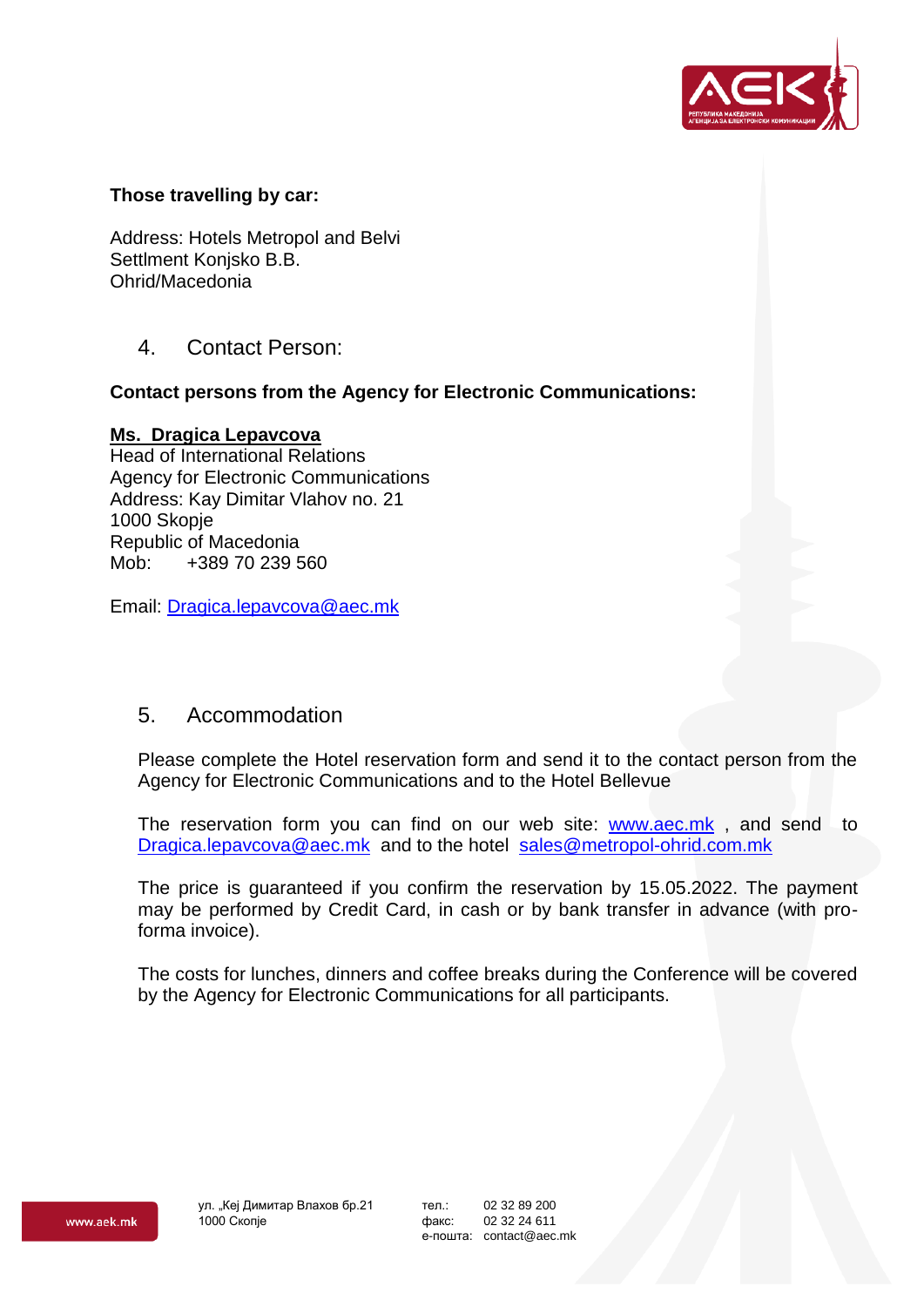

## **6. Social Event**

Social event will be organized on:

16.May .2022 Welcome cocktail , 20:00 at the Galery Bar Hotel Bellevue

17May 2022 Sightseeing of Ohrid qnd dinner at a national restaurant- "Biljanini Izvori" (buses will be in front of the hotel Metropol at 18:30 p.m.)

18 May 2022 Тour by boat to the complex St. Naum and lunch in a restaurant "Ostrovo" (the boat will be parked at the beach of Hotel Metropol at 12:30 a.m.)

### **7. Visas**

For your information, please check the list on this link, to be informed about the visa regime with the Republic of Macedonia: [http://www.mfa.gov.mk/index.php/en/consular](http://www.mfa.gov.mk/index.php/en/consular-services/for-foreign-nationals)[services/for-foreign-nationals](http://www.mfa.gov.mk/index.php/en/consular-services/for-foreign-nationals)

### **8. Currency**

Currency in the Republic of Macedonia is Macedonian Denar (MKD). Coins are 1, 2, 5, 10, 50 Denars. Notes are in 10, 50, 100, 500, 1.000, 2000 and 5.000 denars.

All major currencies may be exchanged, but Euros are easiest to exchange.

1Euro= 61.5 Denars 1GBP= 73.7. Denars  $1USD = 56.5$  Denars

(The exchange rates could vary and they should be used as a guideline). Credit and debit cards are widely accepted